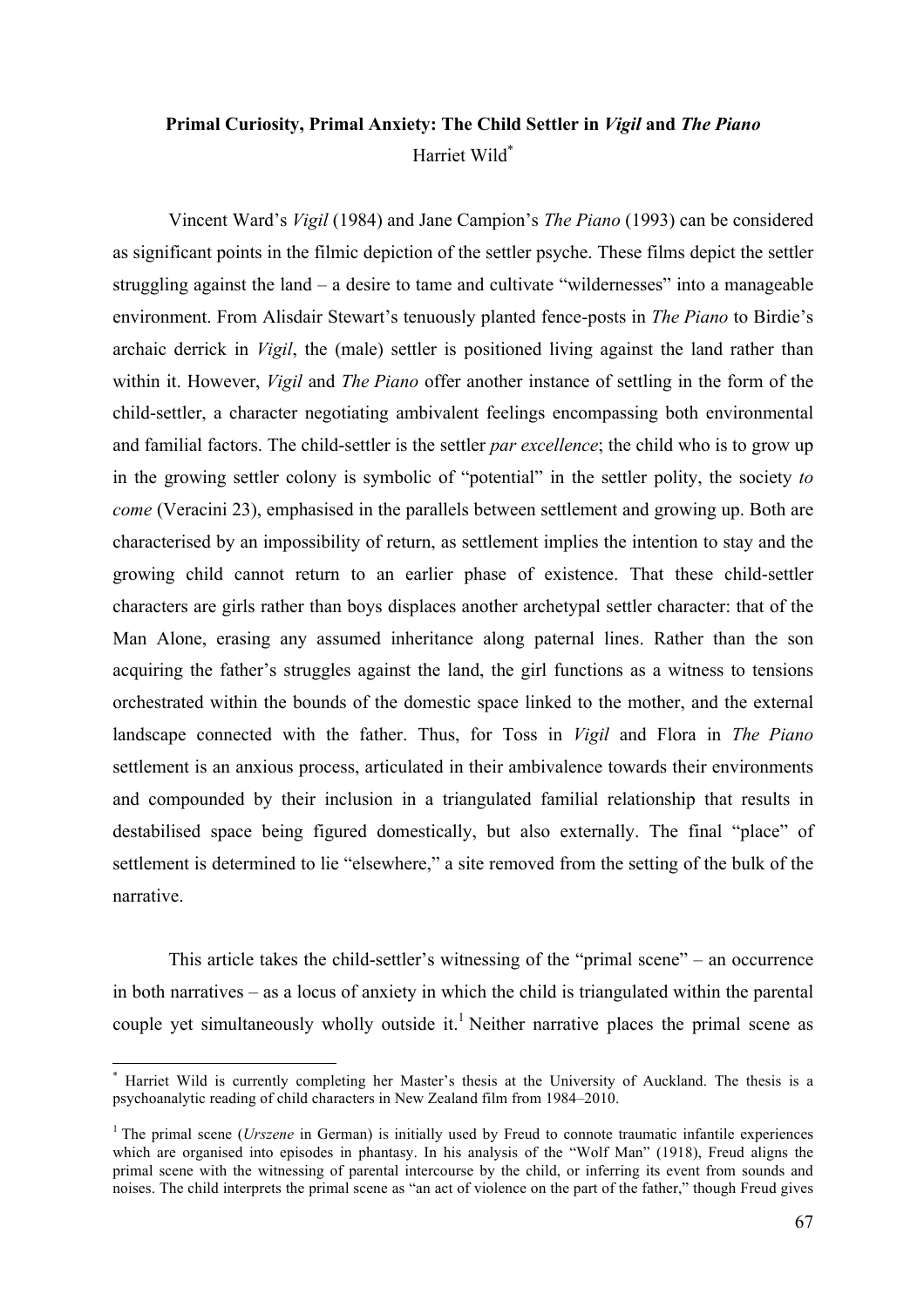witnessed by infants or very young children; rather, Toss and Flora are older (roughly twelve and nine respectively), and within the 'latency stage' of Sigmund Freud's model of the stages of psychosexual development.<sup>2</sup> For Toss and Flora, their positions as child-settlers are inherently anxious due to the particular emphasis on reality and the denial of phantasy characteristic of the latency stage. This anxiety is augmented by the arrival of a stranger, a thorn that twists the organisation of familial relations and by extension destabilises the settler-family's grasp on the landscape. Moreover, the very presence of the child-settler rejects the positioning of the mother (and by extension, landscape) as 'virgin' soil – a myth that premises settler colonialism as the first "act" of cultivating a foreign landscape. This myth erases indigenous presence and prior inhabitation, which are invisible in *Vigil*, or relegate the indigenous population to the background as fauna, "authenticating" the exotic wilderness, as in *The Piano*.

The witnessing of the primal scene by a child character cast as a settler is significant, particularly in regards to the primacy that Freud afforded it as a protophantasy – that which is universal and originary. As Jean-Bertrand Pontalis and Jean Laplanche emphasise, the primal scene is concerned with origins:

Like myths, they claim to provide a representation of, and solution to, the major enigmas which confront the child. Whatever appears to the subject as something needing an explanation or theory is dramatised as a moment of emergence, the beginning of a history. (19)

The primal scenes in *Vigil* and *The Piano* place the child-settler outside the parental couple and into a new position of anxious subjectivity. While the child grapples with the explanation to the origins of life, this position is compounded by a revelation of place and history. Just as the primal scene operates as an explanation of "where do I come from," it functions within the context of these films metaphorically, as the origin of settlement itself. Settler colonialism disavows any original, violent encounter and any indigenous presence: for Lorenzo Veracini,

attention to the fact that the child only recognises the event of the primal scene through a deferred action grasped by the child in retrospective, through the "clues" ascertained in reality, such as observing animal coitus (Pontalis and Laplanche, "Primal Scene" 335). In his essay on the Wolf-Man's analysis, Freud posits the following fragment: "A real occurrence – dating from a very early period – looking – immobility – sexual problems – castration – his father – something terrible." The fragment highlights the importance of the father, as well as recognising the sexual arousal and castration anxiety on the part of the child, and a more "generalised" anxiety of a catastrophic event (Freud, "History of an Infantile Neurosis [1918]" 34).

<sup>&</sup>lt;sup>2</sup> The "latency stage" is the penultimate fourth stage in Freud's structure of psychosexual development. The latency stage signals a halt in development, from the age of five or six until the onset of puberty (Freud's "genital stage") typically between eleven and thirteen. The specific characteristics of the latency stage are discussed in section 2, "The Latency-Aged Child and Anxiety."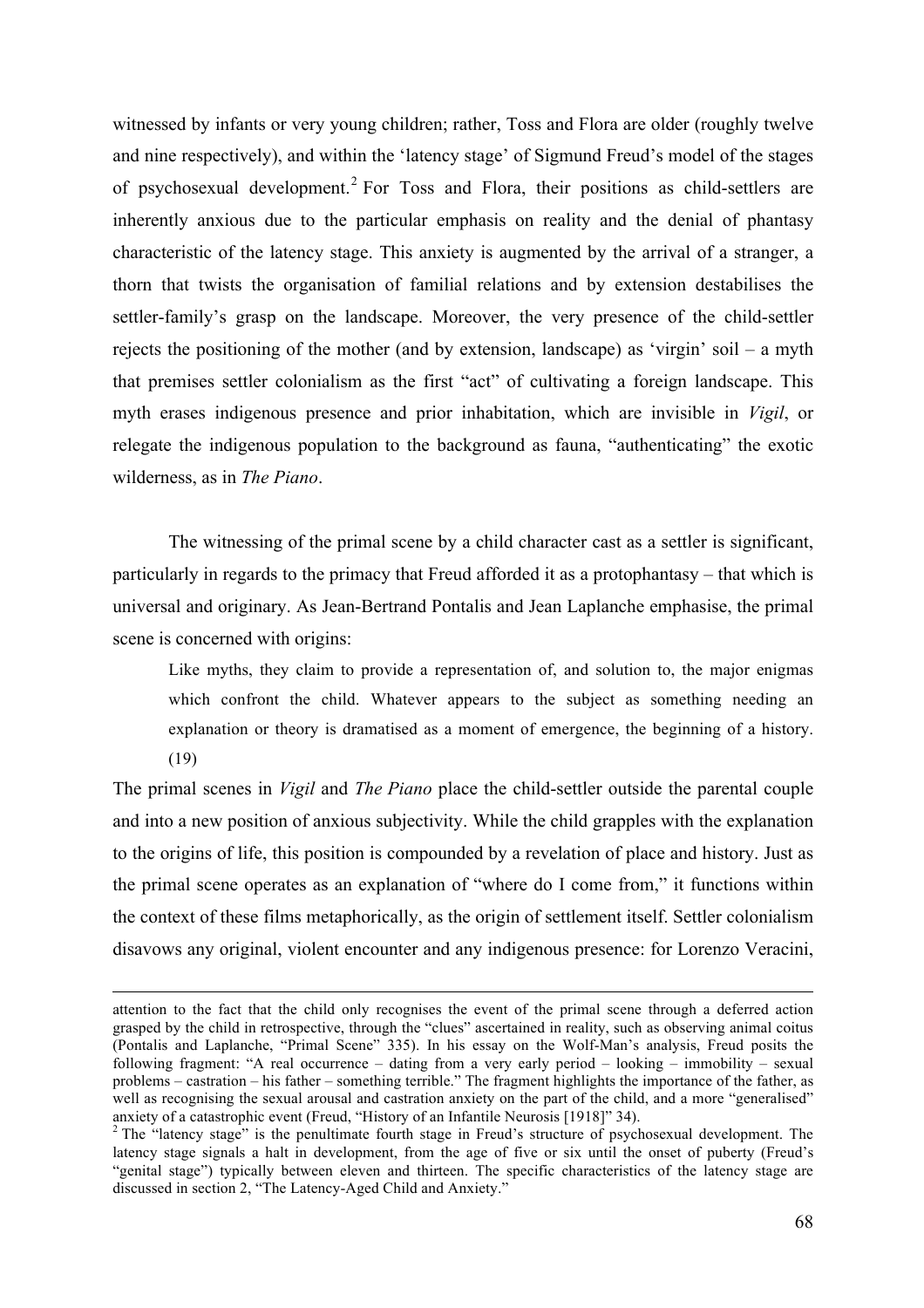settler colonialism is premised on non-encounter, because the (first) colonising project has already erased the indigenous population's presence and claims to land. Yet the "primal scene" demands the incorporation of violence and an acknowledgement of the Other's presence (Veracini 86–7). The question of the Other is approached obliquely in *Vigil* and *The Piano*. The character of George Baines in *The Piano* can be read as having "gone native," or orchestrating a mutuality between himself as Pākehā and the indigenous Māori. However, Baines, and to a greater extent Ethan in *Vigil*, collapse "otherness" onto themselves, encompassing the self/other binary within the settler colony. The anxiety that the child-settler displays echoes the inherently unstable, asymmetrical dynamic Veracini discerns in the settler colonial non-encounter, whereby the act of "discovery" has already been accomplished (86). The indigenous peoples are thus always already "cleared" from the landscape, as in *Vigil*, or relegated to the background (as depicted in *The Piano*) to cast the landscape as legitimately "exotic."

To illustrate the position of the child as anxious witness of settlement, the article will trace the understanding of the latency-aged child in the work of Sigmund Freud and Melanie Klein, before examining the film texts to foreground the anxiety and ambivalent curiosity arising from the witnessing of the primal scene.

#### **The Latency-Aged Child and Anxiety**

In *Vigil* and *The Piano*, the primal scene is experienced and witnessed by the childcharacters in the present rather than returning as a residual memory forming the basis of a hallucination or phantasy. Situating Toss and Flora within the structures of the latency stage serves to augment the potency of the primal scene and its affect in the narrative reality of the film.

Freud characterised the latency stage in terms of its halting of psychosexual development: for the latency-aged child (between the ages of five or six and the onset of puberty), the sexual impulses effectively lie dormant. For psychoanalyst Melanie Klein, who sought to extend many of Freud's theories in relation to the analysis of children, the latencystage was not only typified by dormant desires and impulses, but these impulses were also marked by a stronger tendency towards repression. Klein associated this repression with a reining in of imagination, which in turn strengthened the child's ego due to the emphasis placed on a connection with external reality. Klein observed that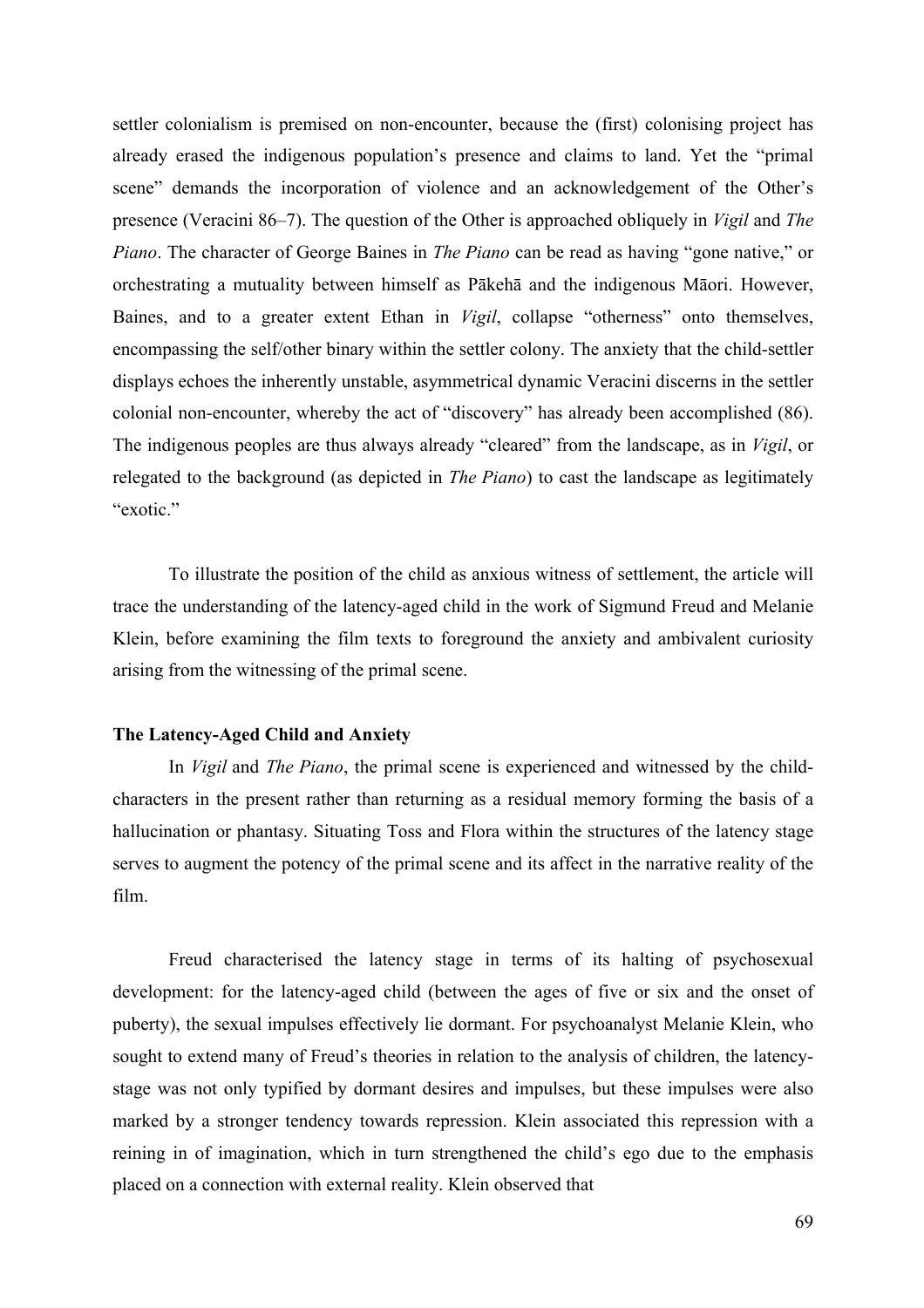The child's ego, which is still much weaker than that of the adult, endeavours to strengthen its position by placing all its energies in the service of the repressive tendencies and by holding fast to reality. ("The Technique of Analysis in the Latency Period" 97)

The influence of the reality principle in the latency period serves to diminish the powerful, continued influence of phantasy that characterises earlier childhood, in favour of a position which maintains the self-preservation of the ego and the perceptual organisation of the external world and its objects. While this position is dependent on a keener connection with external reality, the repressed material of dreams, fantasies, or what is simply unknown and inassimilable, manifests as a transformation of (libidinal) desires and impulses into anxiety. While the latency period is understood by Freud as a developmental stage, Klein suggests that the structural model could be supplemented by an organisation of psychosexual development premised on positions rather than stages. Klein contended that a "position" "facilitates the making of a connection between adult psychosis and infant development – a 'position' is always an available state, not something one passes through" (J. Mitchell 116). Hence, the latency-aged subject can inhabit earlier positions in response to observations in external reality, such as the witnessing of the parents' intercourse.

Prior to the onset of the latency period and the repression it entails, the initial omnipotence of the infant and its unwavering belief in its command and power over its world is ruptured by the ambivalence of its curiosity and anxiety. The urge to acquire new knowledge and new satisfaction is tempered by a growing awareness of the external world, which in turn compels the child to realise the fallacy of her omnipotence. James Fisher acknowledges the "primal" quality of curiosity, positing it as an "an elemental urge parallel to the pleasure/pain urges, attraction and aversion" (1226). As curiosity functions as a mediator between states of unknowing and knowing, similarly to the child-subject navigating between innocence and experience, curiosity also structures a relation between pleasure and unpleasure, where curiosity is posited as an affective emotion rather than an instinctual drive.

Placing the witnessing of the primal scene in the latency stage rather than in early infancy serves to amplify the conflict between curiosity and anxiety, as well as indelibly binding the experience to the "reality" of Toss in *Vigil* and Flora in *The Piano*, meaning that their observations cannot be held within the unconscious as repressed material.<sup>3</sup> Situating the

<sup>&</sup>lt;sup>3</sup> In Freud's analysis of the Wolf-Man, an allusion to the child's witnessing of the primal scene was made manifest in a dream the subject had sometime between the ages of three and five. Freud notes that "he received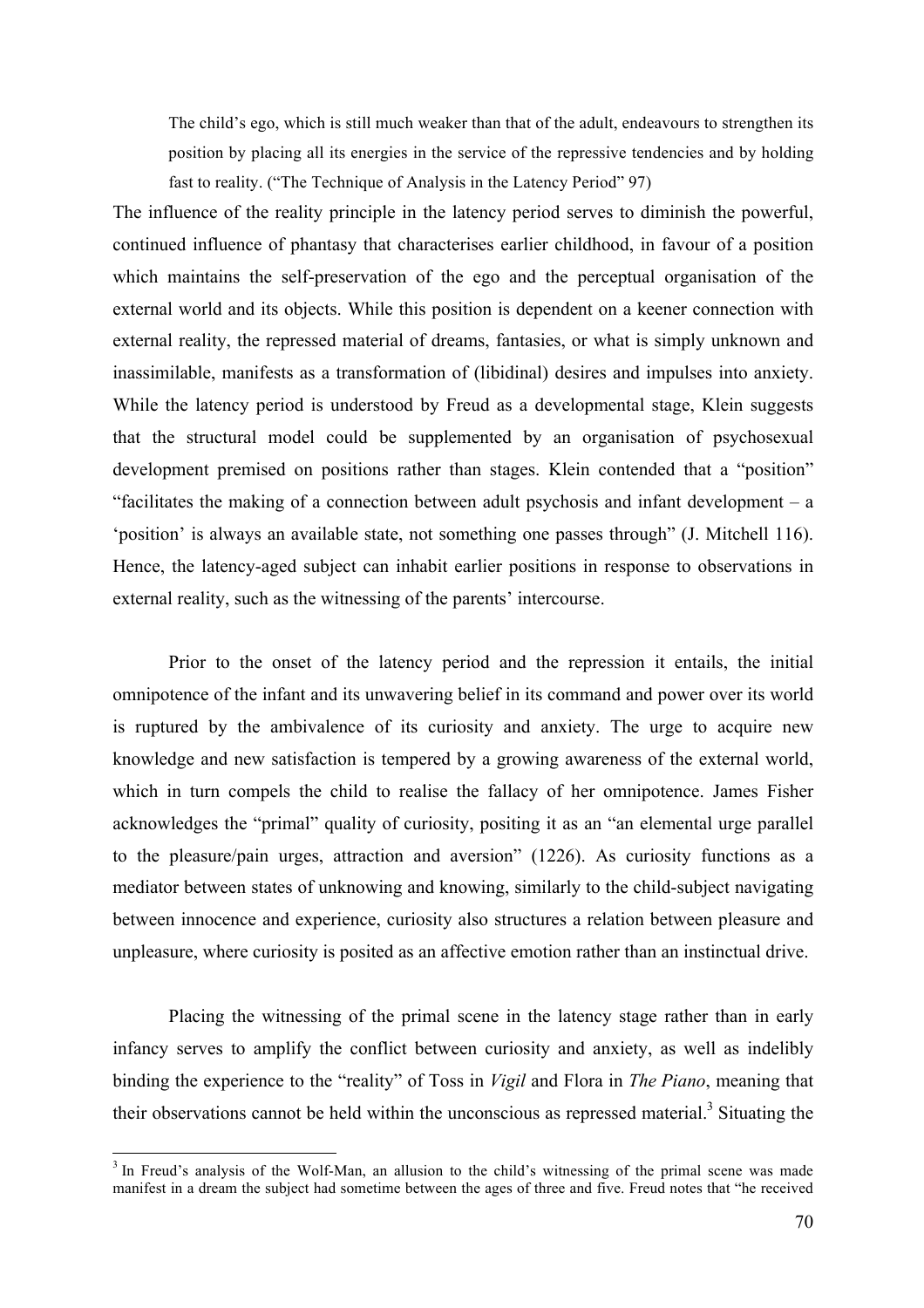primal scene in the immediate, lived experiences of Toss and Flora serves to articulate a triangulation between the child characters, their curiosity as to what their parents are doing together, and the anxiety arising from both their unknowing and their literal exclusion by the parental couple. The experience of witnessing the primal scene is bound by curiosity that is at once attractive and anxious, producing feelings of ambivalence which are simultaneously the pleasure and novelty of acquiring new knowledge, and the anxiety surfacing as the subject is unable to "place" the knowledge in lived experience or reality. Thus, the child-settler begins to negotiate and comprehend her place in the world (her "settling") as a result of the anxiety induced in witnessing the primal scene.

#### *Vigil***: Curiosity/Anxiety in the Child-Settler**

 $\overline{a}$ 

The narrative of Vincent Ward's film *Vigil* centres on twelve-year-old Toss Peers, an only child living with her parents and grandfather on a remote farm in the Taranaki region of New Zealand. For Ian Conrich, the landscapes depicted within the film repel any auspices of settlement: "the land itself appears broken, a deforested, torched and creaking enclosure where the remaining trees are crooked, withered and defoliated" (50). Toss's "real" name is Lisa, though only her mother Elizabeth calls her this – as Mary Wiles notes, Lisa is a name derived from Elizabeth (177). In her two names, Toss is caught between the sheltered hearth of the domestic sphere aligned with her mother, and the wild, barren and unforgiving landscape of the farm that signals the presence of her father Justin. Split between maternal domesticity and the external environment aligned with the paternal, Toss's position is further destabilised when she witnesses Justin's death as he falls from a rock face attempting to rescue a wayward sheep. For Mary Wiles, Justin's fall "becomes a correlative to [Toss's] own emotional state as she teeters on the threshold between an immobilising fear of utter loss of control and the pleasure of self-possession" (176). Justin's body is returned by Ethan Ruir, a hunter who soon returns to help on the farm at the insistence of Toss's grandfather Birdie, and to the chagrin of Elizabeth.<sup>4</sup> Ethan is introduced to the viewer as a lone figure caught in Toss's binocular-ed vision. Ethan is the stranger, an interloper whose arrival signals the

the impressions [of intercourse] when he was one and a half; his understanding of them was deferred, but became possible at the time of the dream [approximately four years old] owing to his development, his sexual excitations and his sexual researches" (Freud, "History of an Infantile Neurosis" 37–8). Given Klein's observation that the ties between the child and reality in the latency stage are stronger, the witnessing of intercourse in reality (rather than dream) serves to amplify the tension and anxiety in the child's curiosity.

<sup>4</sup> Ethan's surname, "Ruir," can be translated from Portuguese into English as "collapse." It could be said that his arrival at the farm precipitates its literal "collapse" as a site of familial settlement, and the family unit itself.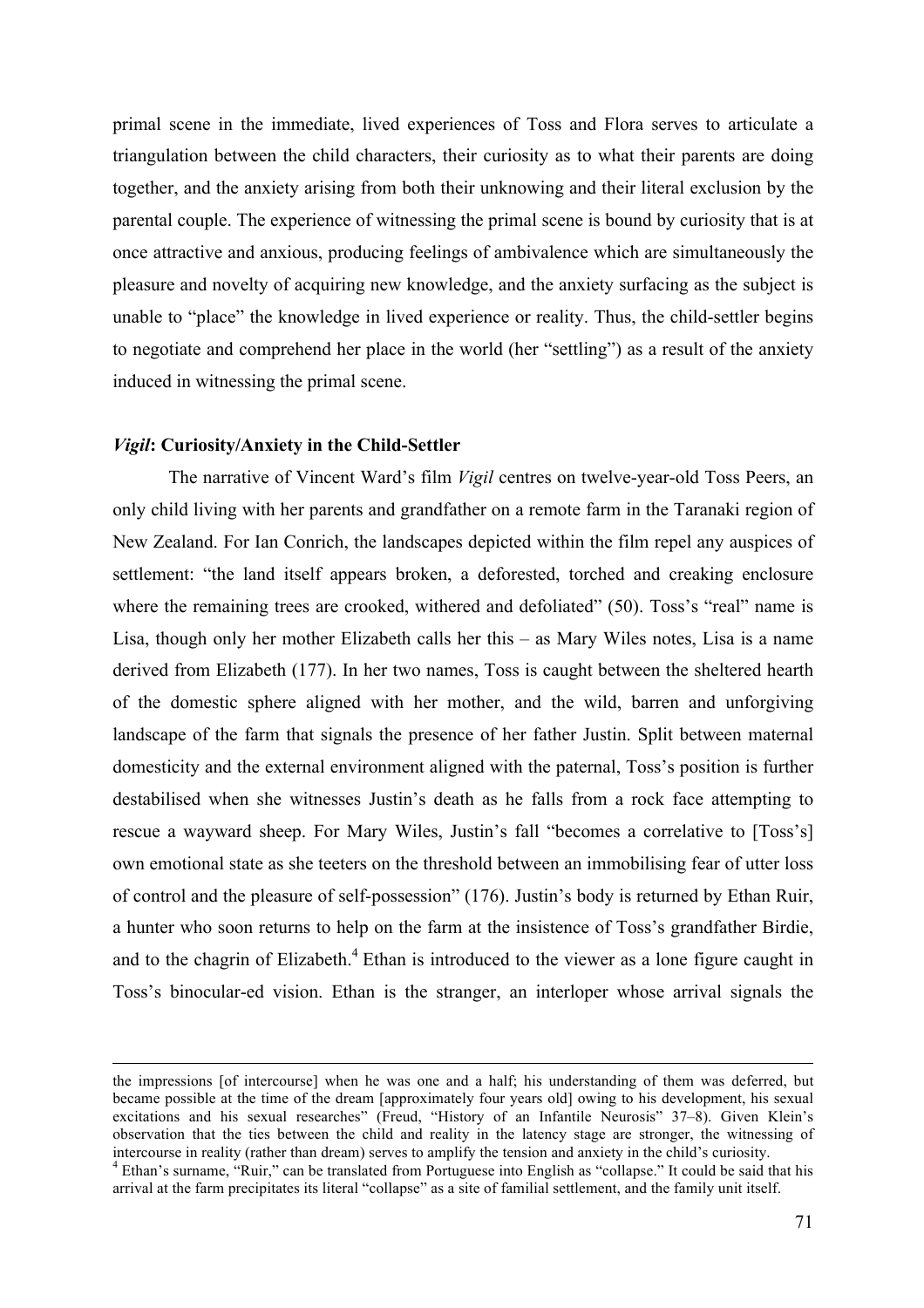dissolution of the "nuclear" settler family and then literally embodies its destruction through his sexual relationship with Elizabeth.

Ethan's arrival and subsequent "entry" into the sphere of the Peers family piques Toss's curiosity. Visually, Ethan closely resembles her father Justin: both are dark-featured, gaunt and tall. In the lamb-docking sequence, Ethan's knife sends a slick of lamb's blood across Toss's face, emblematic not only of his apparent violent potential, but a physical sign of the anxiety that is shot through Toss's curiosity: here, the threat of annihilation is made manifest. The slash of the knife and the lamb's bleat are audible in this shot, but the camera remains fixed on Toss, intensifying the moment when the blood strikes her face through the use of slow-motion. Toss's means of investigating Ethan, both satisfying her curiosity and allaying her fear of him, are initially bound to her father's "instruments" of survey and discovery. Her use of binoculars and the sight from a rifle resonate with an initial exploration of an unfamiliar landscape, which in turn correspond to notions of settlement, aiming to render wilderness as tame. Toss uses the telescopic sight from the rifle resting in the hallway to study Ethan, gaining a proximity to his body that was absent in the earlier scene through the binoculars. The gun-sight allows for close observation of the object from a safe distance. Toss's fear of Ethan is amplified in their proximity to one another, and the instruments (binoculars, the gun-sight) allow her to approximate an artificial (yet safe) distance between them. The lens of the camera is matched with that of the gun-sight, as Toss (and the viewer in her place) line Ethan up in the cross-hairs.

The uncanny physical similarity between Justin and Ethan and the latter's disruption of the familial unit, resulting in Toss's anxiety-ridden subject position, returns doubly to Freud's essay *The Uncanny*. <sup>5</sup> At once the un-familiar/familial/family (signalled in the German original *unheimlich*), it is also described by Freud as the etymological opposite of *heimlich* ("homely") and *heimisch* ("native"); thus anxiety arises in the presence of something un-familiar (un-family) and non-native (a settler, a stranger, a hawk). Anxiety, when incorporated into settlement, suggests that the subject is unable to settle completely; it instead remains oscillating between *heimlich*/*heimisch* and *unheimlich*. The etymological

 $<sup>5</sup>$  For Freud, the uncanny was an affect marked by strong ambivalence, where the subject is simultaneously</sup> repulsed and attracted. More than simply "the familiar made strange", the uncanny is characterised by the influence of repressed material coming to the fore of the ego. Thus, the uncanny feeling is aroused by an object that is familiar, yet the same object also inspires the return of residual feelings of strangeness (or death/annihilation) from the unconscious.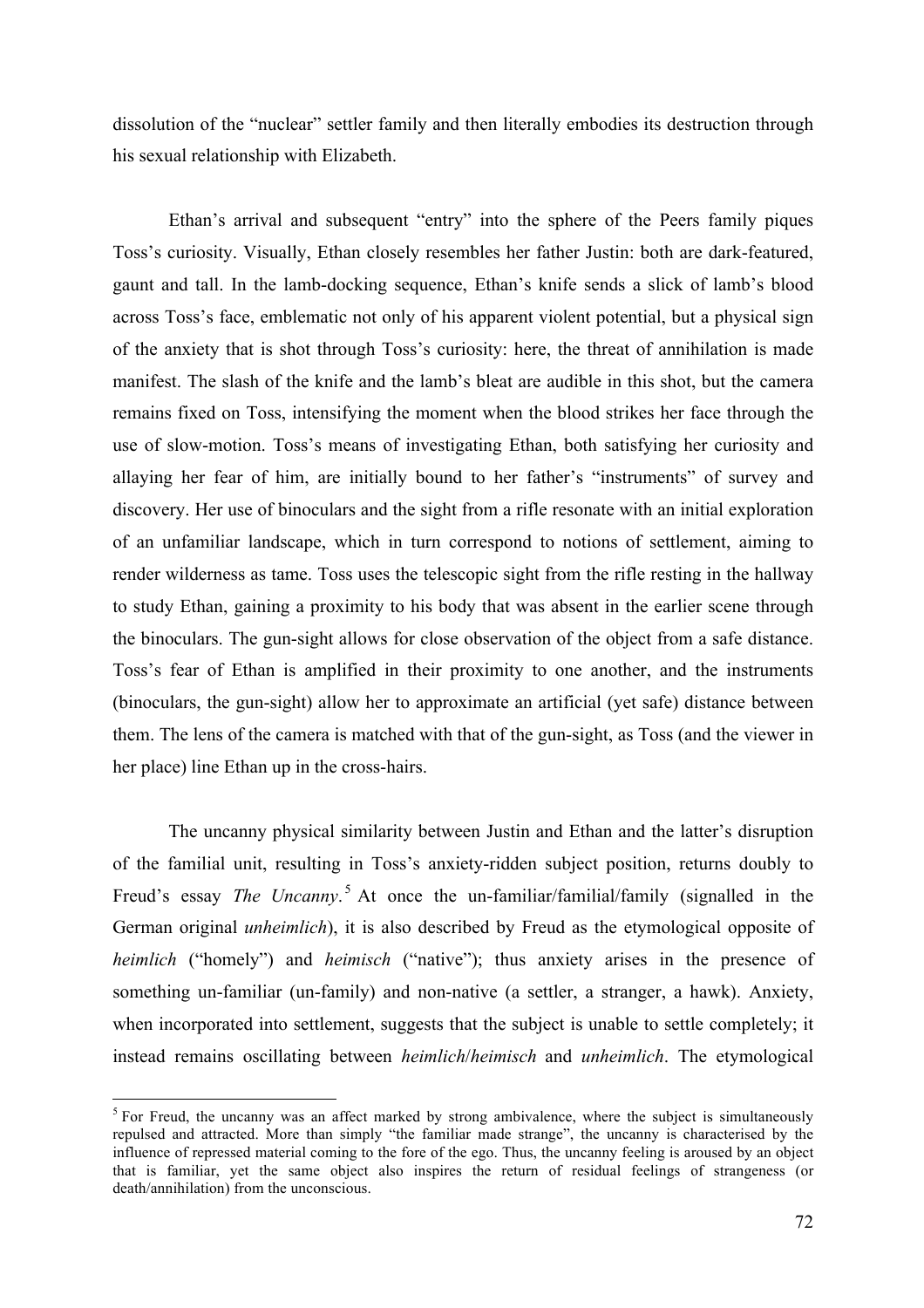play between the various German synonyms and antonyms itself suggests an anxiety, an inability to settle on one definition.

Lacan says that "it is this emergence of the *heimlich* in the frame which constitutes the phenomenon of anxiety" (*The Seminar of Jacques Lacan*). This statement reflects not only on the singular component of projected cinema, the frame, but recalls Ethan's surveying of the farm from within the confines of the window-frame of the shepherd's hut. In his analysis of Lacan's seminar on anxiety, Roberto Harari acknowledges the presence of the family in the Freudian uncanny-anxiety relation:

It is the welcoming, warm nucleus where each person can feel secure and sheltered. Nevertheless, the family is also the place where the subject undergoes amongst the worst experiences (with regard to affects, or the effect of structure) that he or she will suffer. This is, Freud remarks, the experience of the *uncanny in anxiety* (62).

Ethan's arrival and entrance into the dynamic of the family is for Toss an uncanny and thus anxiety-inducing experience. The uncanny aspects of Ethan's presence are initially figured through his physical resemblance to Justin, yet the consolidation of his character in relation to "the uncanny in anxiety" are concerned with Ethan's disruption and infiltration of the familial unit, and particularly for Toss, his overtly masculine presence and his status of the *not-father* function as the return of her repressed libidinal feelings, which have been subsumed in latency.<sup>6</sup>

In the sequence in the shepherd's hut, Ethan attempts to establish a physical tenderness, running his fingers down Toss's face, and she snaps her teeth together, as if to bite him. Ethan's hand then hesitates near Toss's lips, and she catches his finger between her teeth, holding it. There are elements of role-reversal here; as Toss had previously "investigated" Ethan through her father's tools (the gun-sight, the binoculars), Ethan reverts to an overtly primitive and sensual investigation through touch. Ethan is placed as the paternal figure, the father-double, but his own curious relation to (or seduction of) Toss functions as a precursor to his own seduction by Elizabeth, who literally has to bare her

 $6$  In his seminar on anxiety. Lacan states that it is wrong to consider anxiety as being without an object, as the object is present in the uncanny: anxiety is thus in "the grill of the cut, of the furrow, of the unary trait … which is operating as one might say closes the lips." If Justin's hatred and suspicion of hawks is understood as his unary trait taken by Toss ("A dead hawk's a good hawk, aye Dad?"), then the doubling effect of Justin in Ethan positions anxiety in the "cut" between them, further accentuated by Ethan's characterisation as a hawk, and therefore, not-father.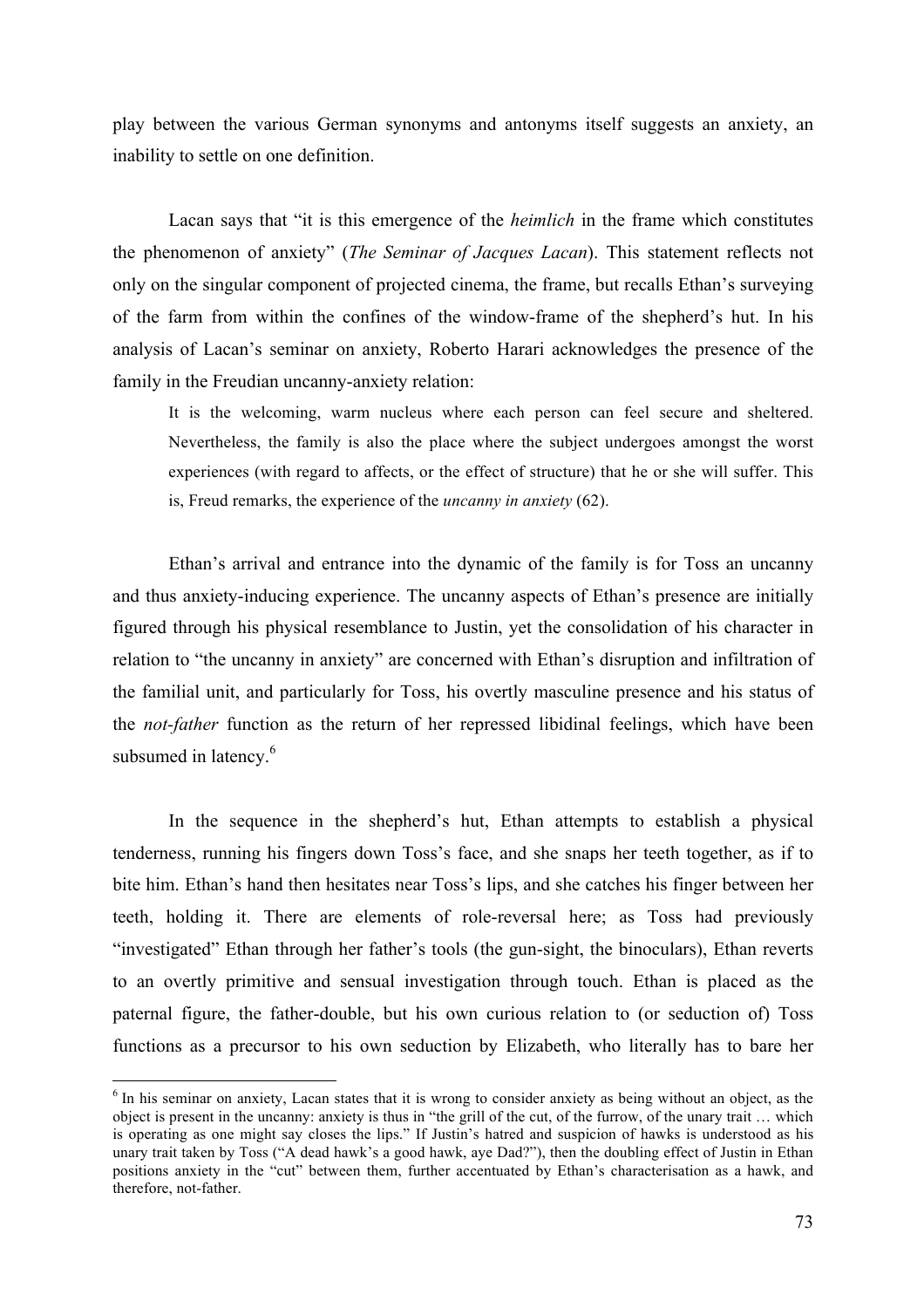naked body to draw Ethan's attentions. Elizabeth watches from the valley below as Ethan and Toss whoop and cry out, Ethan swinging Toss around in the air, and she later questions Toss on her encounter with the outsider. "He's strange … he captures spirits and puts them in jars." Toss's off-handed comment, "I sucked his finger," arouses Elizabeth's suspicions and ostensibly her jealousy; it is then she confronts Ethan and offers herself to him.

The sexual encounter between Ethan and Elizabeth occurs in a disused room of the shearing shed, an empty, drab interior devoid of notions of comfort. The witness Toss is positioned outside, glimpsing her mother and the shepherd through a window as she crouches in the snug fork of a tree. Toss is framed in a medium close-up, softly uttering "Oh" and furrowing her brow as she catches sight of her mother's and Ethan's naked forms. The disparity between the tight, extremely close framing of the copulating couple – here focussing primarily on the "exploration" of the other partner's body – and the comparatively loose framing of Toss reinforces her exclusion from this curious, adult activity; yet the close, fragmented framing of the couple is such that Toss (from her safe observer's distance) could not possibly acquire such a intimate perspective. The immediacy of what is Toss's reactive viewpoint in the shot-reverse-shot pattern is amplified as Toss's unpleasure at what she is witnessing increases, and her framing similarly is tightened to centralise her pained and anxious expression. The emphasis here is on what is *seen*. For Toss, her witnessing of the primal scene hinges on the excitement of her visual sense; as Klein notes "an important point is which of the senses is more strongly excited: whether the interest applies to what is to be seen or what is to be heard" ("Early Analysis" 103). The emphasis on the immediacy of the scene witnessed by Toss, its intimacy and novelty, that was at first curious – as she utters "Oh" – is now frightening. The binaries connoted by the pleasure/unpleasure principle are mirrored in the shot-reverse-shot pattern of the sequence to show not only Toss's anxiety and Elizabeth's sexual enjoyment, but to reinstate the primal sensation of touch as integral to the "working through" of curiosity. Toss has witnessed the primal scene as an act of sadistic aggression, a phantasy made real that has transformed the sexual act into a "very threatening danger-situation" ("Klein, "The Effects of Early Anxiety Situations on the Sexual Development of the Girl" 275). In her fright and unknowingness, Toss puts her fingers to her mouth, seemingly in an attempt to stifle her cries, or in an unconscious imitating of her mother, who takes Ethan's hand in her mouth during intercourse.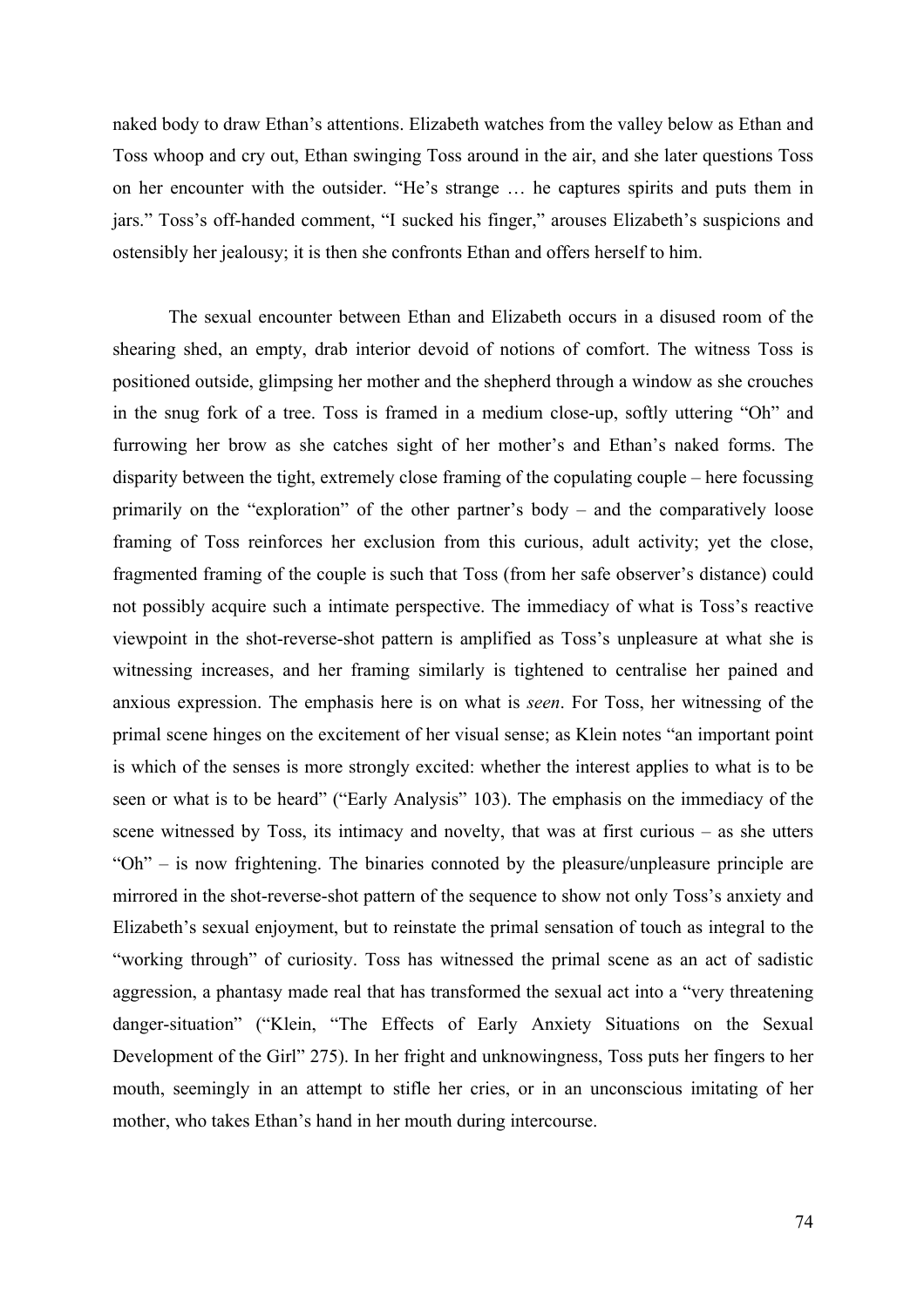The qualities of the mouth, particularly its capacity for sucking, biting and tearing – as well as being the organ of linguistic communication – are reinstated in the above sequence, recalling Toss's own sexualised relation to Ethan. In the sequence following Toss's witnessing of the primal scene, Ethan and Elizabeth are depicted as the colluding couple, held in tight close-ups, their mouths tearing at and devouring strips of meat at the dinner table. At first slumped on a chair and "outside" the couple, Toss then retreats to bed, the echoes of adult laughter audible. She then has the first of two dreams, an unconscious anxiety response to her witnessing of Elizabeth and Ethan's intercourse.<sup>7</sup> The dream takes the form of a midnight joust, where Ethan and Justin, mounted on white horses, charge at each other: Ethan bears a stirrup affixed to a chain, and Justin a lance-like shovel. Though the two "fathers" are engaged in battle over the paternal position left vacant in Justin's death, they are not simply warring over Toss, but also Elizabeth, as in the intercourse sequence her body is figured as a "landscape" to be investigated and colonised.

The anxiety-dream realises the splitting of the paternal imago, separating the fatherfigure comprised of "good" and "bad" object-qualities into two, thus positioning Justin as the good paternal object and Ethan conversely as the destroying bad object. Although only one of the two is fully active and "present" in the film's diegesis at any one time, Toss's dream serves to pit each partial object against the other and in turn allows Ethan as the "bad" object to triumph over Justin, whose ice-blue eyes flash as he whips his horse around for the final collision with Ethan. In this brief shot Toss (and the viewer) realises Justin's death; this dreamt "death of the father" collapses Justin's literal death in the film's opening into a figurative death as Ethan usurps his position in the family triangle. Klein describes the death of a parent as "assisting in strengthening in her [the girl-child] either the one sexual position or the other" ("The Effects of Early Anxiety Situations on the Sexual Development of the Girl" 303); however, in Toss her position is further destabilised. This is largely through her tomboyish appearance, through her ambivalence towards her mother (and the feminine, maternal position) and through Ethan, whose presence signals the absence of Justin the "good" father.

Toss's second dream serves to compound her anxiety and ambivalence towards Ethan and functions as a sequel to the first. Ethan is again on a horse, the victor emerging from the

<sup>&</sup>lt;sup>7</sup> Vincent Ward stated in an interview that Toss's nightmares were two of the first "clusters and constellations of images" that commenced the process of scripting *Vigil* (T. Mitchell 38).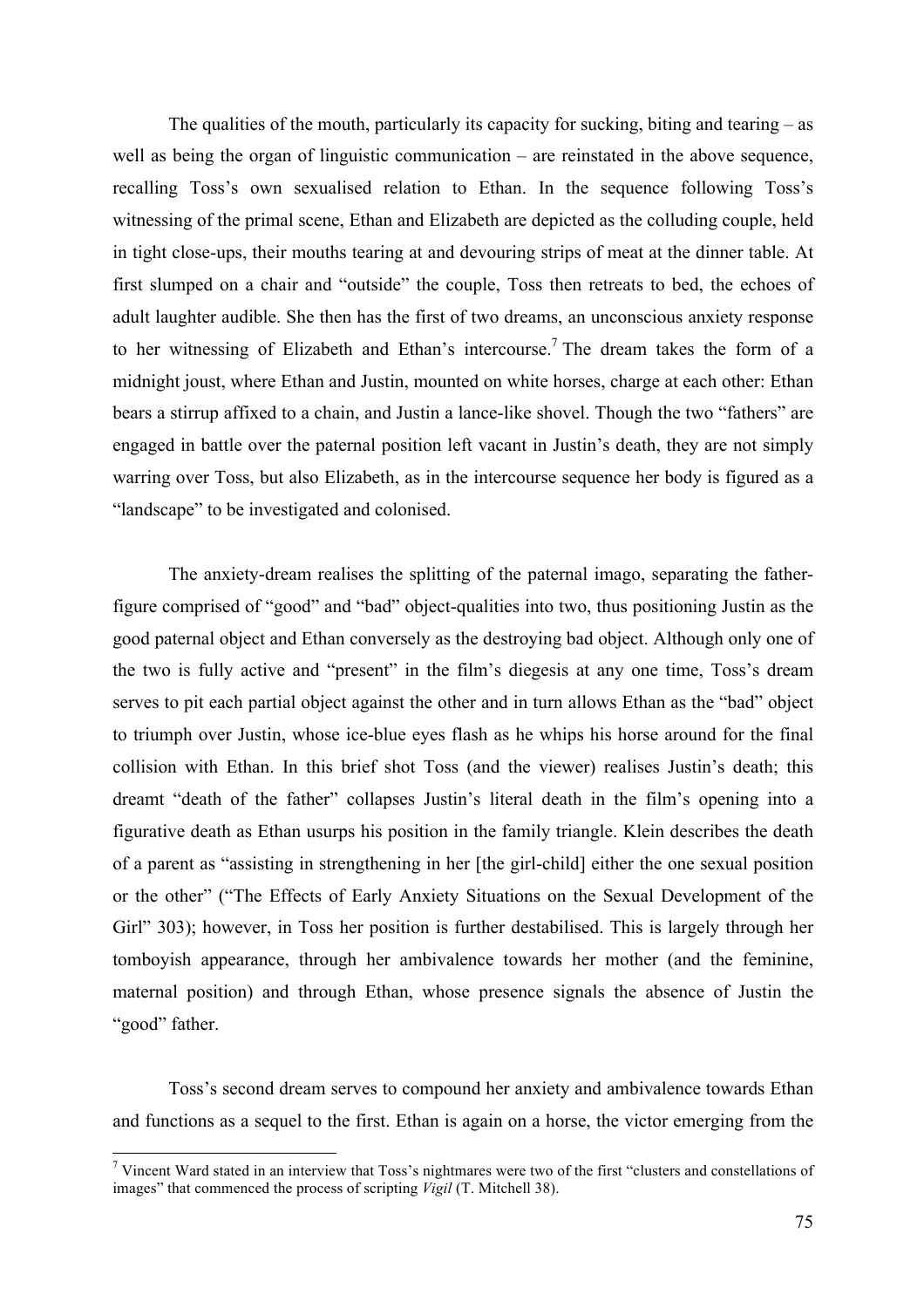first dream, having speared Justin through the chest. The dream depicts Toss alone in the shearing shed, though the treatment of the light – filtered through gaps in the walls and roof – recalls the shepherd's hut and the "magic" of the sunlight refracted through glass bottles. Elizabeth's sexual gratification at the hands of Ethan was phantasised by Toss as destructive, as unconsciously "in her jealousy and hatred she wishes it to be a dangerous and evil thing – one which could not gratify her mother either – and the penis thus, in her phantasy, acquires destructive qualities" (Klein, "Love, Guilt and Reparation" 314). Toss's relation to Ethan is mediated by her anxious, ambivalent curiosity rather than conscious attraction or desire. Her fear of the penis as a destroying organ is articulated fully in her dreams, particularly in this second dream as the destroying, devouring penis is equated in Toss's mind with the electric shears, which spontaneously burst to life, caught in a red spotlight. The dancing shears signal the arrival of Ethan, who "drops down from the sky and assails Toss" (Wiles 180), straddling her as if she were to be shorn like a sheep. The dream prefaces the arrival of Toss's first period, which "revives the girl's infantile view of copulation according to which it is nearly always a sadistic act involving cruelty and the flow of blood" (Klein, "The Effects of Early Anxiety Situations on the Sexual Development of the Girl" 306). Toss's menstruation signals the potential validity of her dream, as if Ethan did attack her with electric shears, leaving her "bleeding … all inside of me," and reframes the transition from childhood to adolescence as a potentially violent one.

The primal scene in *Vigil* occurs in a shearing shed, a space emblematic of maledominated labour and distinguished in its utilitarian function from the softer, more comfortable spaces aligned with the domestic sphere. The primal scene in *The Piano* occurs in a site removed from the auspices of domesticity (as in *Vigil*), yet in *The Piano* it is exchanged for a site that actively rebukes the desire to conquer and tame the land. George Baines' cabin is set within, perhaps even lovingly cradled by, the wilderness of the New Zealand bush. Thus, intercourse occurs (and is witnessed) in spaces beyond those which connote the familial unit. The male partner in each instance is characterised as an interloper or stranger, drawing the mother (and daughter) outside the triad of the settler family.

# *The Piano***: The Child-Settler as Subject and Witness**

Set in the 1860s on the West Coast of New Zealand, *The Piano* presents a romantic narrative of Pākehā settler colonialism. As *Vigil* relates the grim realities of post-settlement agriculture ("we can't stop the hills from caving in on us," Elizabeth laments), *The Piano*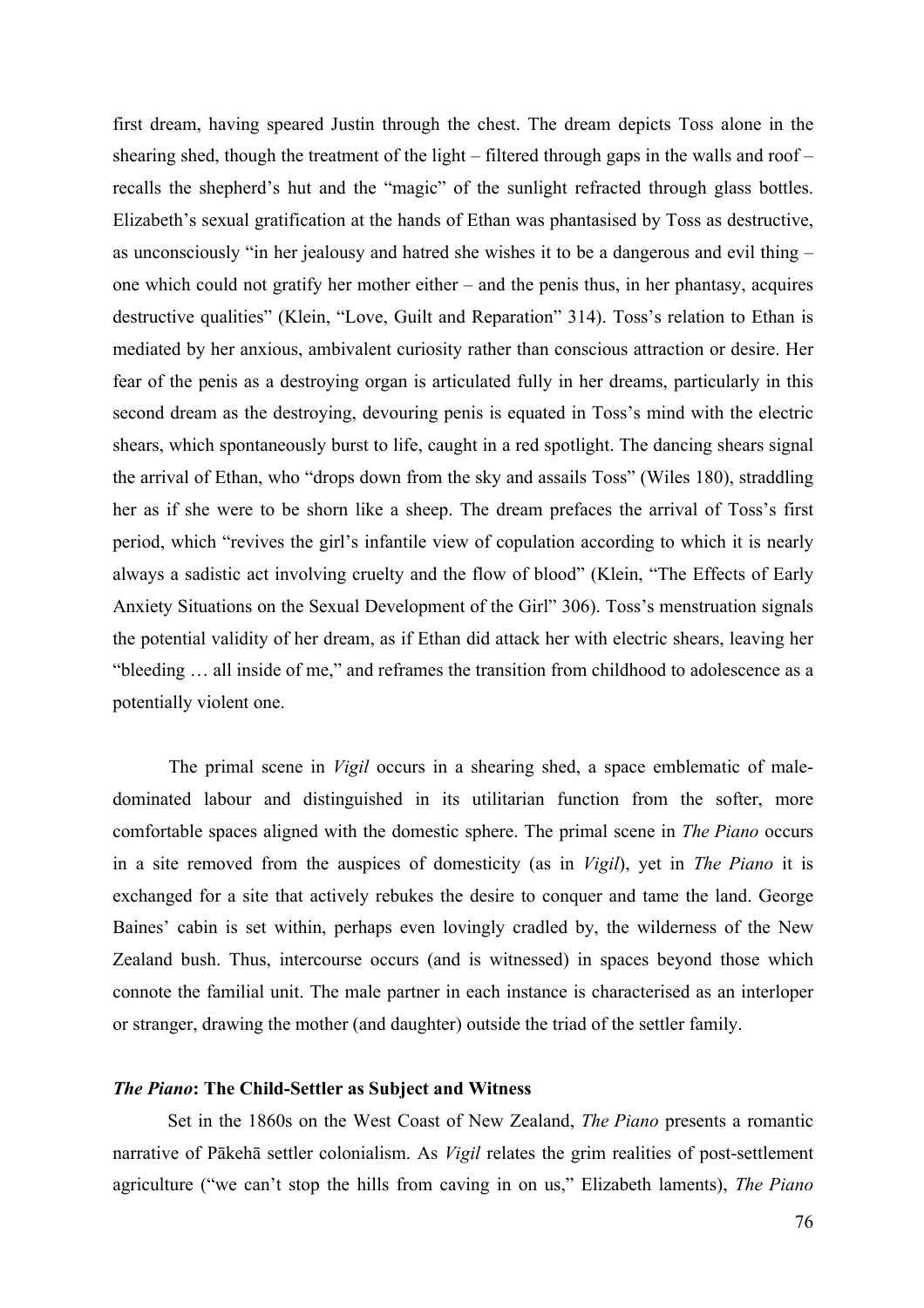functions as a foundation myth, following the mute Ada McGrath as she arrives in New Zealand with her daughter Flora to begin a new life, having been married off as a "picture bride" to Alisdair Stewart. Ada's treasured piano is abandoned on the beach, being too cumbersome to transport to Stewart's dwelling in the middle of the bush. The piano is Ada's means of emotional communication, evidenced by her obvious delight at her reunion with the instrument on the beach.

Ada's daughter (and visual double) Flora functions as her translator, the two sharing a silent language of signs and hand-signals. Fellow settler George Baines removes the piano from the beach to his hut, and exchanges a piece of land with Stewart in return for the piano and lessons from Ada. The narrative centralises the relationship triangulated between Ada, her husband Stewart and Baines, an articulation that, for Gail Jones, fails to account for Flora as "both a subject and a witness … [as her] role in voicing and translating her mother's signs has made her riskily precocious" (Jones 61–3). Flora is not only the go-between as her mother's translator; her actions unknowingly reveal her mother's affair with Baines, thus positioning her as a conduit between her stepfather Stewart, Baines and her mother. In her role as translator, Flora displays the more overtly affective and polarised responses to her environment. As soon as the long-boat comes ashore, a seasick Flora vomits onto the sand, an action that reads simultaneously as an abject hatred for the new land and as a literal purging of her past in Scotland.

In contrast to Toss, Flora is not on the brink of self-discovery or adolescence – at roughly nine years old, she is placed squarely within the latency period. Flora's curiosity is motivated initially by her new environment: the dank, murky and often impenetrable bushscape is positioned as the polar opposite to a brief scene at the film's beginning, depicting Ada and Flora in a comparably manicured park-scape punctured with ancient oaks. For Lorenzo Veracini, the settler collective "inhabits a third narrative phase, a segment that succeeds both the 'old world' and a period of displacement in the wilderness" before the frontier is folded into expanded settlement (Veracini 99).<sup>8</sup> In New Zealand, Flora actively attempts to stifle her curiosity, particularly towards her stepfather Stewart. When Ada and Flora spend their first night in New Zealand on the beach waiting to be collected by their new

<sup>&</sup>lt;sup>8</sup> The pattern of "the old world, then moving to the frontier, then frontier is collapsed into new world," mirrors, to an extent, the entire narrative arc of *The Piano*. Although the wilderness around Stewart's cabin is not exactly made part of the burgeoning "civilised" settlement, the "family's" retreat to Nelson functions as a sign the frontier has been tamed and closed in.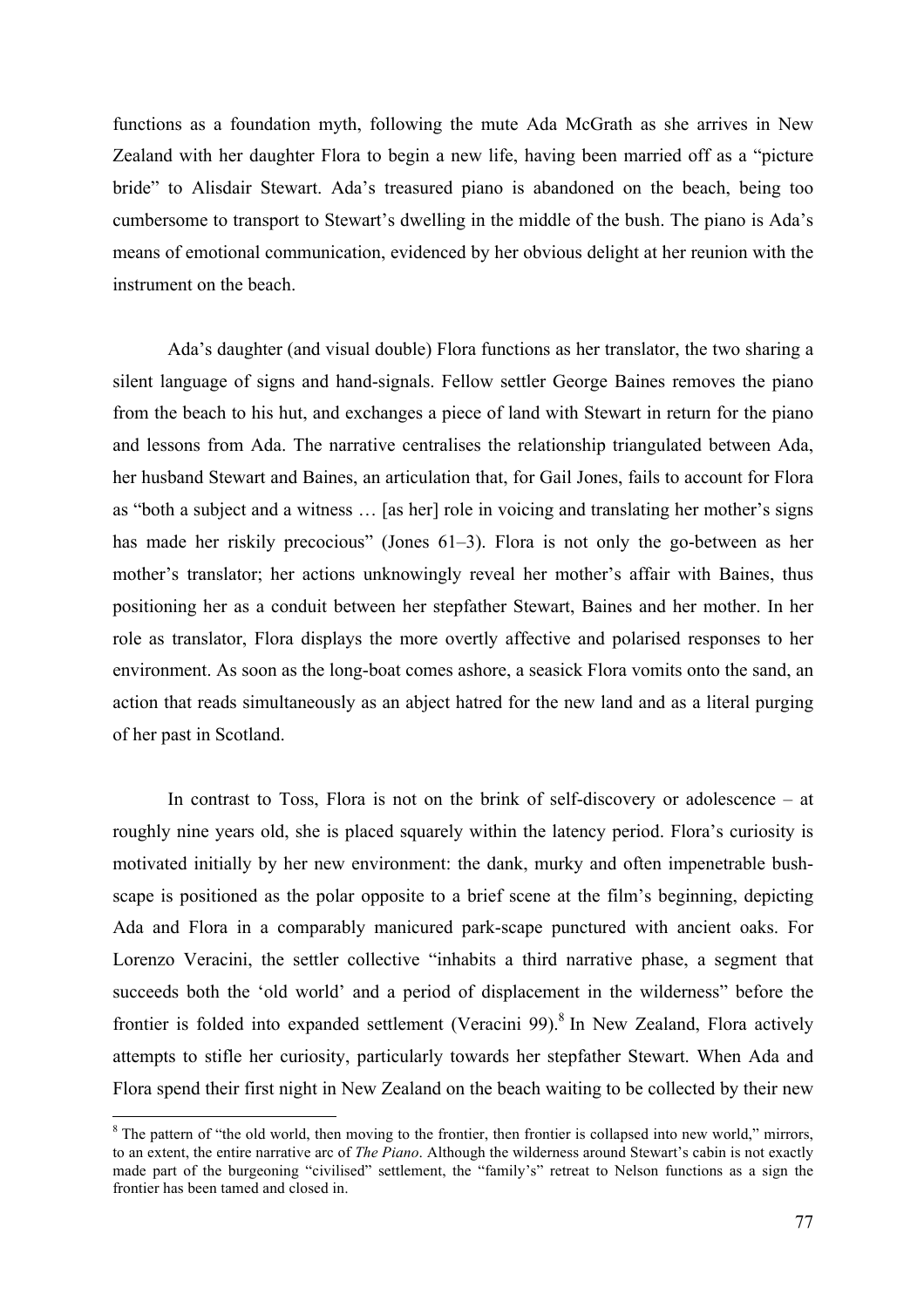husband and father, Flora says vehemently to her mother: "I have been thinking. I'm not going to call him Papa. I'm not even going to *look* at him." For Flora, as for Toss, to look denotes knowing: looking implies interest and curiosity, and to know of something or someone through looking alone is to register their existence in reality.

To refuse herself the satisfaction or hatred that could arise from her curiosity towards Stewart, Flora devises an elaborate "foundation myth" of her own, in the attempt to explain the absence of her "real father" to Aunt Morag. Flora's story depicts her parents as opera singers, the victims of a lightning bolt which struck her father and left her mother mute with shock. The tale, narrated by wide-eyed Flora to the housekeeper Morag, is punctuated by an animated sequence: a wooden toy erupts into flames. The technique of stop-animation for Jones inserts "an entire *other* visual order of meaning … one childish, vivid and deeply personal" (Jones  $63$ , emphasis in original). The story satisfies Flora, at least by outward appearances; later in silent, signed conversation with Ada she wants "the story of her father" told to her, comparable to Freud's observation that "if a child has been told a nice story, [she] will insist on hearing it over and over again rather that a new one; and will correct any alterations of which the narrator may be guilty" (Freud, "Beyond the Pleasure Principle" 35). Here it is not to say that Flora is not curious; rather, her curiosity is cyclic (or psychic), allowing her to dwell in what she knows – both the story she has invented to tell herself (to others such as Morag) and the one she asks her mother to relate. The two tales form a whole psychic (internal) and external reality for Flora – as Jones notes, the narrative of *The Piano* is undercut by a "sublimated search for an acceptable father"  $(63)$  – and the wholeness of the myth Flora perpetuates allows her to consciously deny this search. Flora's curiosity is in fact marred by her anxiety, and the perpetuated story of her parents is at once a foundational myth and a form of wishing, with anxiety reiterated in its obsessional retelling.

Gail Jones notes the centrality of the mother-daughter relationship to the film's narrative, reading the intrusion of adult sexuality upon Ada and Flora as a betrayal, ultimately rending apart the film's "primary lovers" (61). This is an observation that suggests Ada and Flora could be considered sisters rather than mother and child. Construing the mother-daughter couple (or sister couple) as "lovers" presupposes Flora's omnipotence and

<sup>&</sup>lt;sup>9</sup> There are parallels here with Freud's conception of the "Family Romance," where the child actively fantasises a "true" set of parents (often of noble birth), who have abandoned it to be bought up by "other" (although in fact the child's real) parents.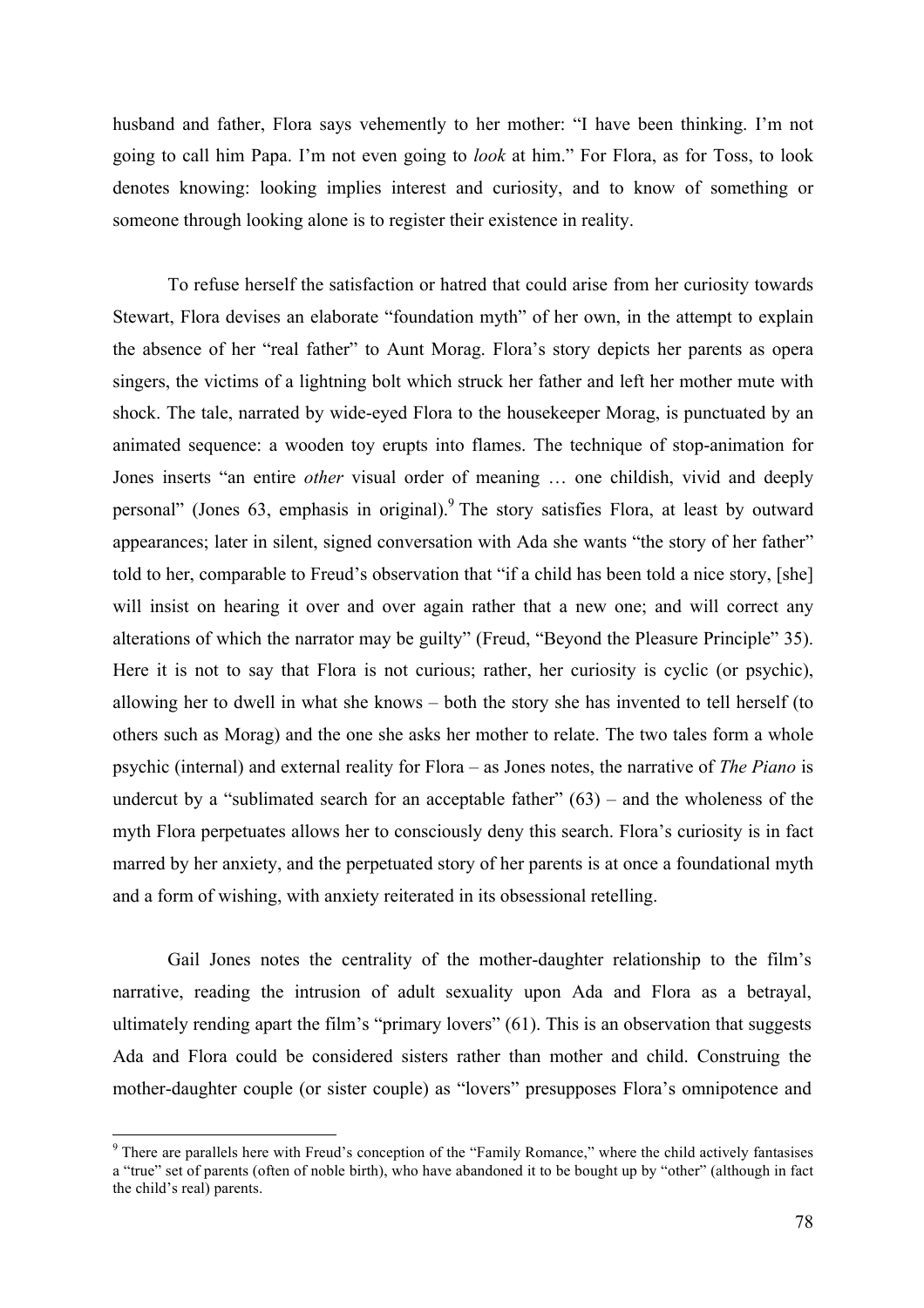introjection of her mother as a wholly good object, in turn recognising "her petulant and passionate will to be her mother's sole desire" (ibid.). The intrusion of a male (husband/father/lover) into this dyad marks Flora's position as the inferior child, yet this position is not reinforced until she witnesses Ada and Baines engaged in intercourse.

The piano lessons Ada is required to give Baines quickly devolve into a bargain based on sexual favours: Ada is able to earn back her piano, one key at a time, if she will allow Baines to "do things" while she plays. Baines embarks on a complex investigation of Ada's body, a progression that serves to fragment the feminine form into a series of close-ups, negotiated by Baines (and vicariously by the viewer) through touch. The relationship between Ada and Baines can be characterised as perverse, though as Allen notes, "it is certainly possible to view the 'perversity' staged in the film as a hyperbolisation of romance, as a way of portraying the frisson, the electricity of romance" (59). During the lessons, Flora is left alone to play outside Baines' cabin. She plays with Baines' dog Flynn, swaddling him in a shawl and gently cooing to him, "Aw poor baby … who put you out in the rain?" Her forlorn pretend-game with the dog subtly reinforces her own exclusion from her mother, who maintains that Flora "must calm down and play outside" rather than watching the "lesson" take place. This can be read as an anxiety-game, whereby Flora's anxious feelings are displaced onto the dog, allowing her to take a more objective position in "comforting" the creature.

Flora attempts to stifle her curiosity once more in the sequences prior to her witnessing of the primal scene. Imploring her mother to allow her to join the lesson with Baines, Flora pleads that she "won't look at him" – she simply "wants to watch." Although Flora attempts to allay her curiosity through the denial of her own perspective (which would have been satisfied had she been in the room), it is the absence of the sound of piano music rather than the sight of Ada and Baines engaged in intercourse that draws Flora towards the cabin door. Playing a game of "pony" where a rope bridle is strung over a tree bough, she abandons her game when she realises that the piano has ceased to be heard. As she ventures to investigate, Flora is framed loosely, the camera tracking alongside as she strides up to the cabin. Placing her face to the door, she is able to look into the room through a crack, thus suturing the viewer's perspective with her own. The keyhole framing places a vignette of the copulating couple in the centre of the frame before reverting back to a shot of the curious Flora. Here she changes her position – ostensibly to get a better view as to what her mother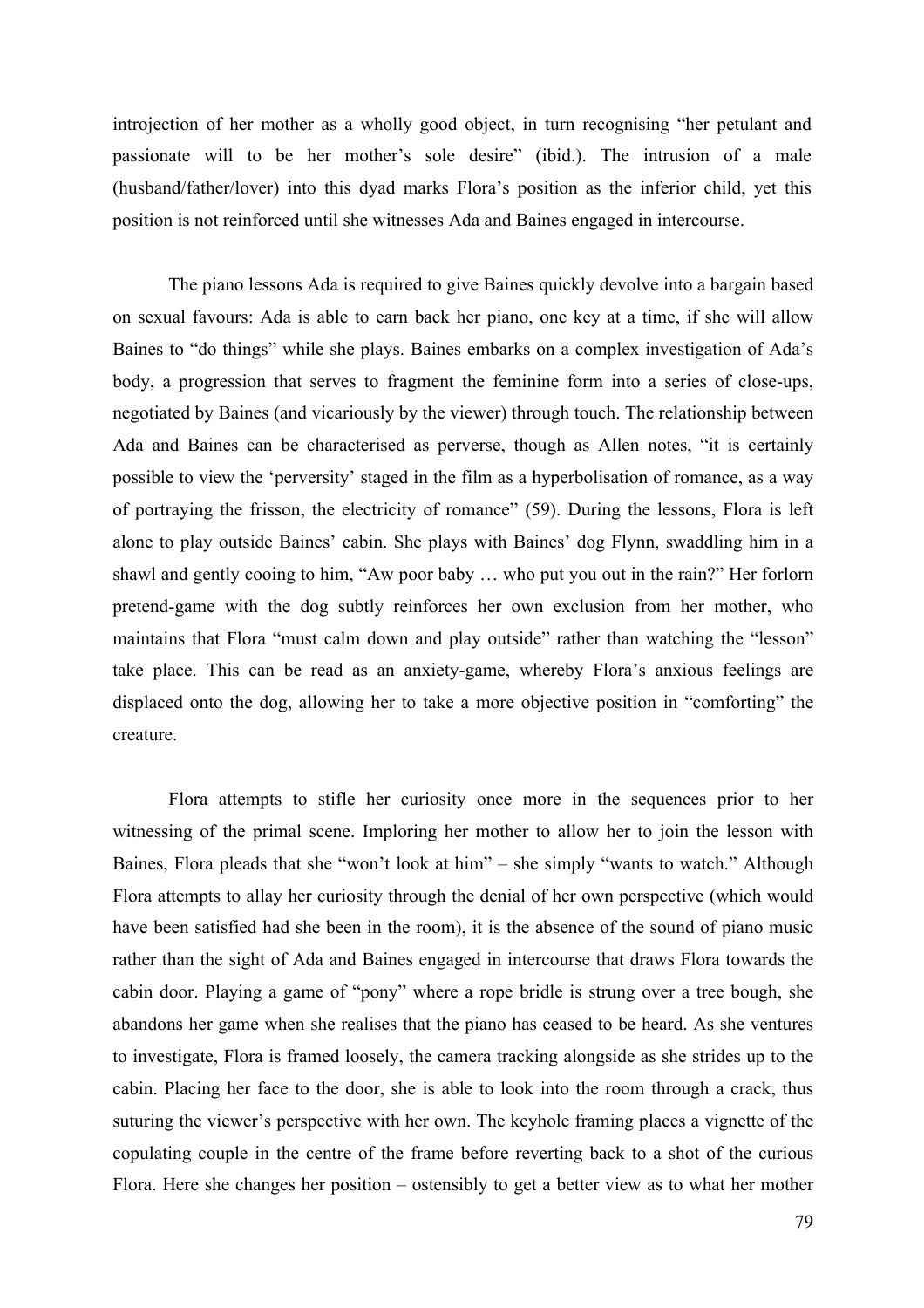and Mr Baines are doing – but unlike Toss in *Vigil*, Flora does not immediately exhibit anxiety as a consequence of what she witnesses.

The knowledge acquired in the witnessing of the primal scene amounts to an answer of sorts: an answer to what adults "do." Flora's answer follows James Fisher's observation that "the conclusion, the *answer*, becomes a hypothesis, or a preconception, an expectation in a new quest" (Fisher 1234, emphasis in original). For Flora, the witnessing of the primal scene does not elicit a manifestly emotional or anxious response as much as it provides her with a hypothesis or a theory of sexual intercourse which she is then able to test. The relatively close shot of Flora crouched and peering through the cabin wall cuts abruptly to a longer shot placing her in the middle of the bush and straddling a tree-trunk. Surrounded by Māori children also wrapped around tree-trunks, Flora calls out "neke atu!" ("next!"), and they all dutifully change trees, proceeding to rub themselves against the bark in an imitation of fornication. It is notable that the children Flora is experimenting with are not the other settler children who have figured earlier in the film in the scene of the theatre play, but Māori children. Although Flora's use of the Māori language suggests a greater deal of assimilation between herself and the Māori children, it only serves to "authenticate" the scene, engendering the trope of the exotic, overtly sexualised ethnic Other. The camera captures their actions in longer shots allowing the viewer to observe the children's delicate stroking of the tree-trunks, before cutting in to a tighter shot of Flora and a friend carefully planting kisses on the bark and tenderly caressing the surface as Stewart emerges from behind and wrenches Flora from the trunk. The actions of the children centralise touch. As Freud observes, "we have already discovered in examining the erotogenic zones that these regions of the skin show a special intensification of a kind of susceptibility to stimulus which is possessed to a certain degree across the whole of the cutaneous surface" ("Three Essays on Sexuality 201). Once the knowledge is gained visually, it is exercised though direct experience, primarily through touch.

If Flora's game of fornication is understood as forming the "answer" to her curiosity and sexual researches, then Stewart's disavowal of her actions functions as a "law of the (other) father," at once chastising her outwardly sexual behaviour by his puritanical moral compass while registering her actions as a possible form of knowledge about her mother other than what he has. Stewart punishes Flora's "transgression" by making her whitewash the trunks of the trees she has "shamed." Flora arouses Stewart's own curiosity when she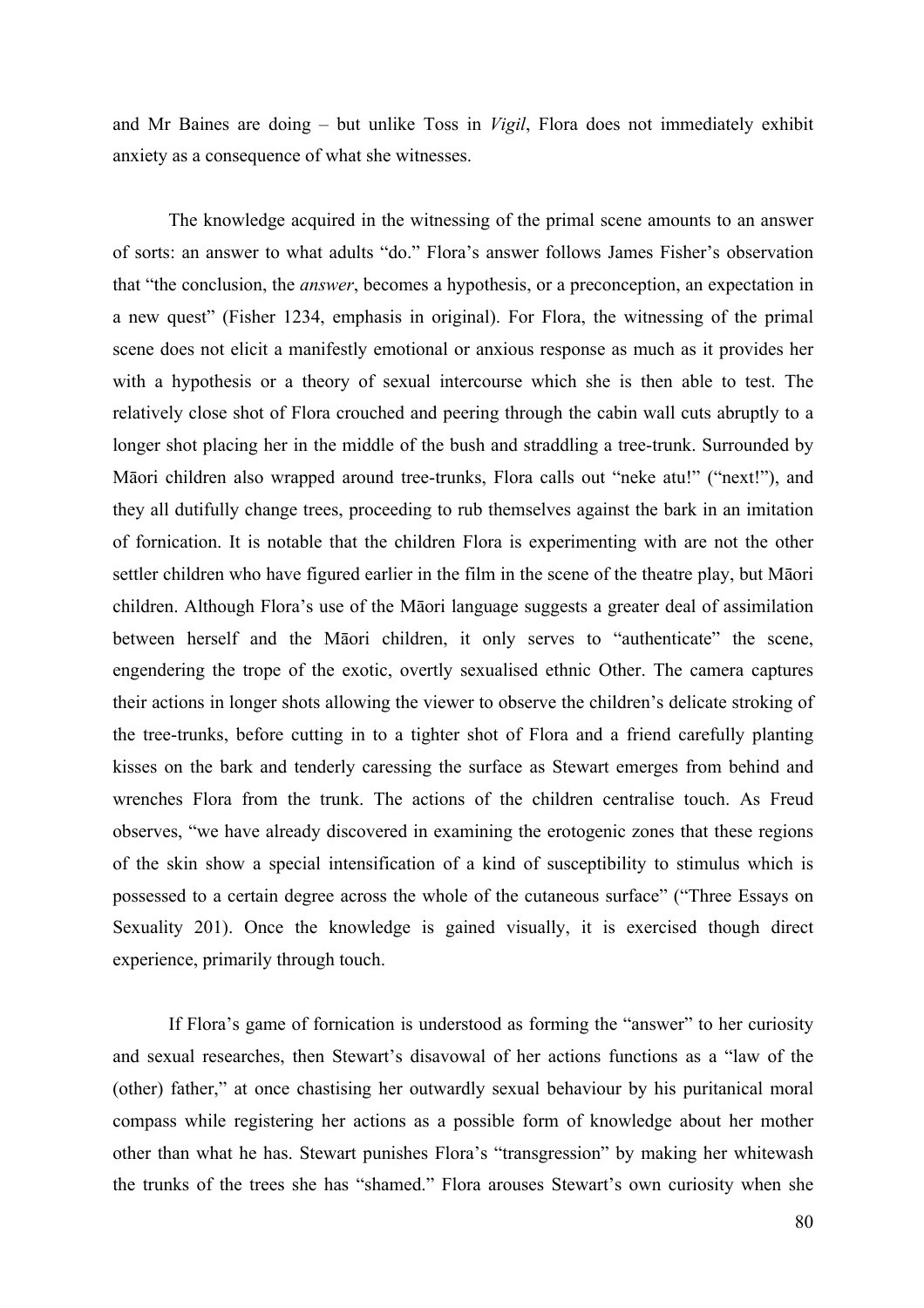purports to "know why Mr. Baines can't play the piano … she never gives him a turn! She just plays what she pleases. Sometimes she doesn't play at all!" Flora now oscillates between the two parties: her mother and Baines on one hand and Stewart on the other. The splitting of the film's original lovers, Flora and Ada, is manifested in anxious hostility bordering on hatred in Flora; demanding that she be allowed to accompany her mother on her return to Baines, when rebuked she throws herself into a rage. "Bloody, bloody bugger her!" she shouts, her hands balled into fists, and when Stewart asks her where Ada is going, she screams, "To Hell!" Her original curiosity as to what preoccupied Ada, once transformed into knowledge becomes the emotional experience of hating. For Flora, hatred has to an extent contaminated her curiosity and resulted in her turning against Ada and towards Stewart, as like Flora herself, he is alone against the Two of Ada and Baines. As the visual double of Ada and caught between two potential fathers, Flora must remain on the outer; the triangulated relationship that remains salient is the one constructed between Ada, Baines and Stewart.

It is Flora's role as the go-between, crossing adult and parental alliances that place her as the witness to settlement. Flora incites Stewart's revenge against Ada and she is also the one to deliver to Baines the evidence of Stewart's rage, in the form of the severed finger. If Gail Jones's observation of Ada and Flora as the film's primary lovers is continued, the splitting of the mother-daughter couple is fully realised in Flora's witnessing of Ada and Baines together. Flora's constant references to wanting to "watch" and refusals to "look at him" increasingly allow for a subjectivity that is seen to be outside the web of adult relationships. Thus, the place of the child as witness to the processes of settlement is seen to lie outside the organisation of potential parental couples. The child-settler as witness, observer and go-between is motivated by childish curiosity yet becomes an outlying figure, on which the traumatic processes of settlement are displaced, projected and realised.

# **Conclusion**

The narrative of settlement is like growing up: it is linear, structured on the impossibility of return. Just as "settlement" is premised on the settler's wish to remain and not return to the old country, the child cannot return to a younger state, whether physically younger or psychically younger (characterised by innocence and ignorance). The mother of each narrative – Elizabeth in *Vigil* and Ada in *The Piano* – make a renewed attempt at settlement in their new relationships with men who function as strangers or interlopers. The figure of the child, symbolic in terms of an acknowledgement of the settler polity *to come*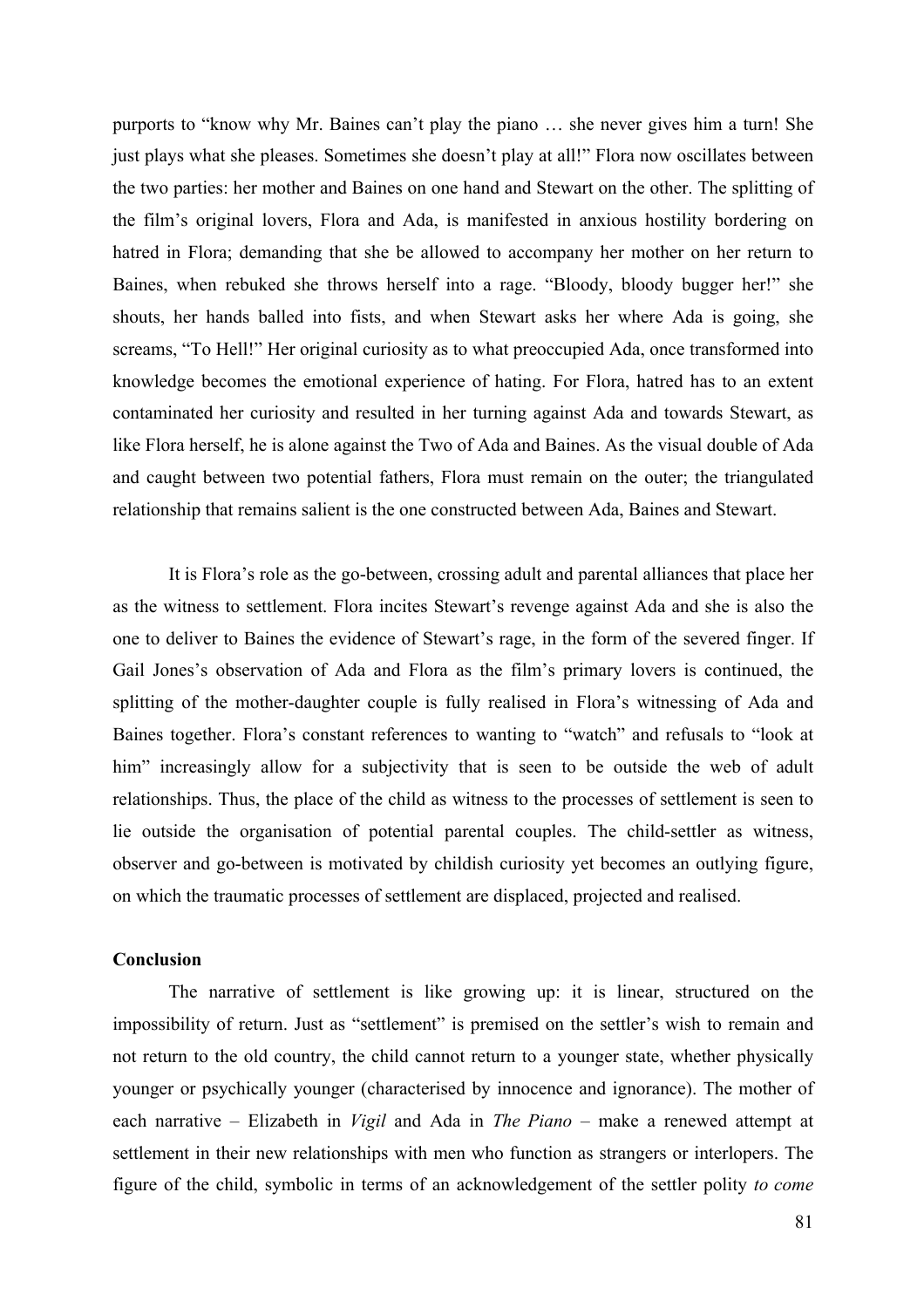also registers a remainder: Toss and Flora are the products of relationships that have been ended through death and/or re-settlement, yet their presence within the narrative signals the pervading residue of the "old" (relationship, country) within the "new."

The witnessing of the primal scene as depicted in *Vigil* and *The Piano* does, however, have a similar function in regards to their eventual outcome and "future" beyond the narrative close. Toss and Flora realise to an extent their own autonomy and subjectivity *outside* the parental couple, articulating for these child-settlers a potential space of settlement. However, this potentiality of settlement is underscored by a sense of doubt, as the close of narrative in *Vigil* and *The Piano* suggests that the activity of settling cannot be commenced or reinvigorated; rather, there is a certain "not here" implicit in the conclusions of both films. In *Vigil* Toss, Elizabeth and Birdie sell the farm to begin a new life in an unstated place, and in *The Piano* the final coda of the film depicts Flora, Ada and Baines in their house in Nelson, having relocated from the wilderness of the bush. That each film ends with abandonment or flight from the site of the bulk of the narrative severs the site of eventual settlement from the traumatic events of each film's narrative.

The status of the child-settler as witness to the actions of the parents at the moment of the primal scene operates along the self/other binary: as she recognises her own otherness from the parental couple, this is at once an act of constitution and an act of removal. The child, realising her own subjectivity, removes herself from the familial triadic structure. Veracini's use of the primal scene framework underlines the violence that is at the crux of the encounter and its subsequent interpretation. In mobilising the "primal scene" in comparison to the colonial encounter, Veracini reinstates the violence that is erased from the settler-native encounter, whereby the indigenous Other is seen to intrude violently into settler space (89). In mapping Veracini's use of the primal scene onto my readings of *Vigil* and *The Piano*, the role of indigenous Other is exchanged for a figure within the tradition of the Man Alone character archetype, while containing sequences that correspond to a more prescriptive re-telling of the primal scene. While the child character registers the potential of the settlement "to come" and her place within each respective narrative destabilises familial organisations, the child as settler remains inherently anxious. The emphasis that the latency stage places on reality, as opposed to the child dwelling in her phantasies, encourages the child to hold fast to reality, yet the reality of the processes and forging of settlement are cast as always already unstable. In turn, the "not here but elsewhere" delayed settlement that each film depicts at the narrative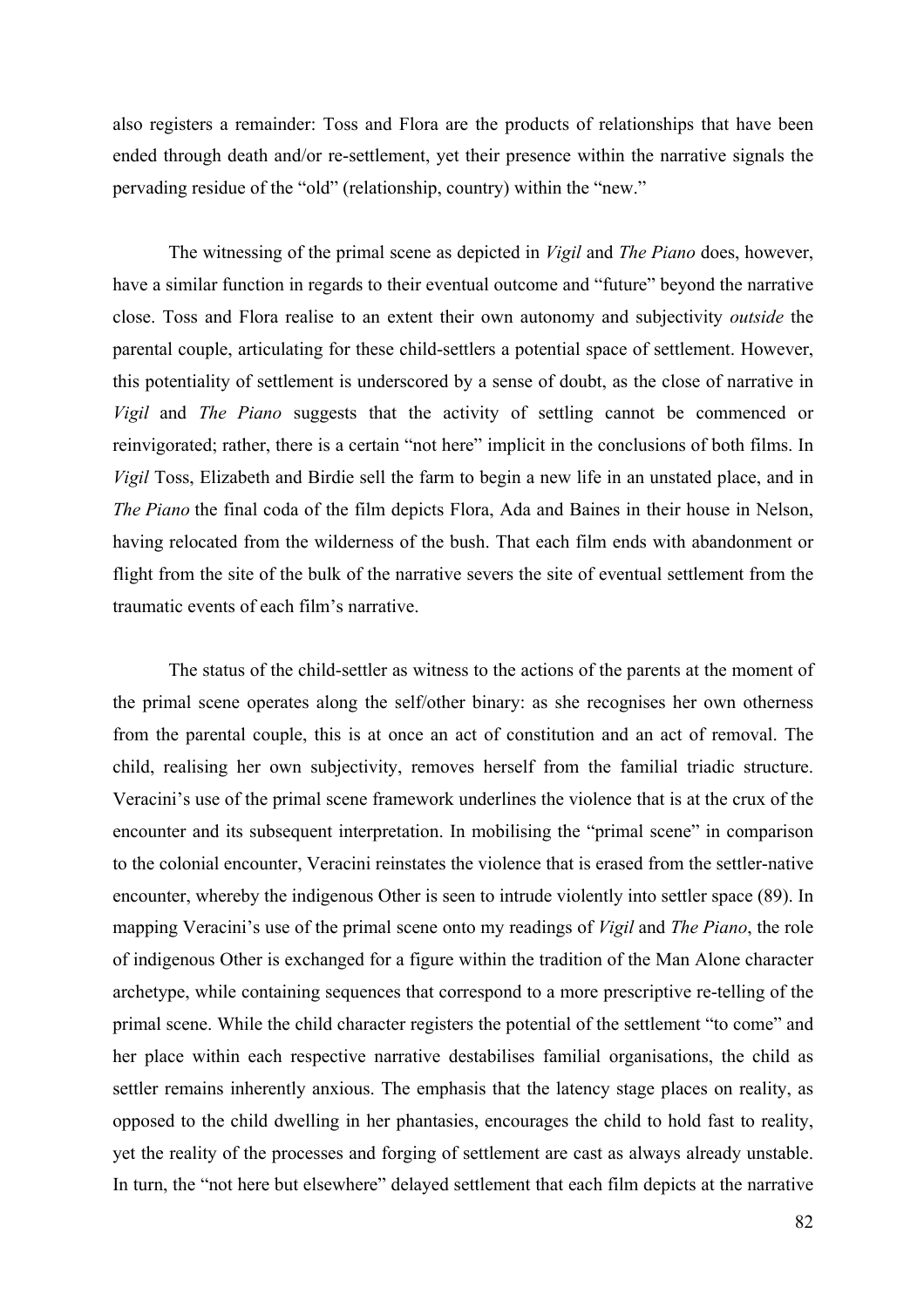close retains elements of this instability. The child parallels settlement, a miniature of the larger whole, growing and shifting until a semblance of order can be articulated.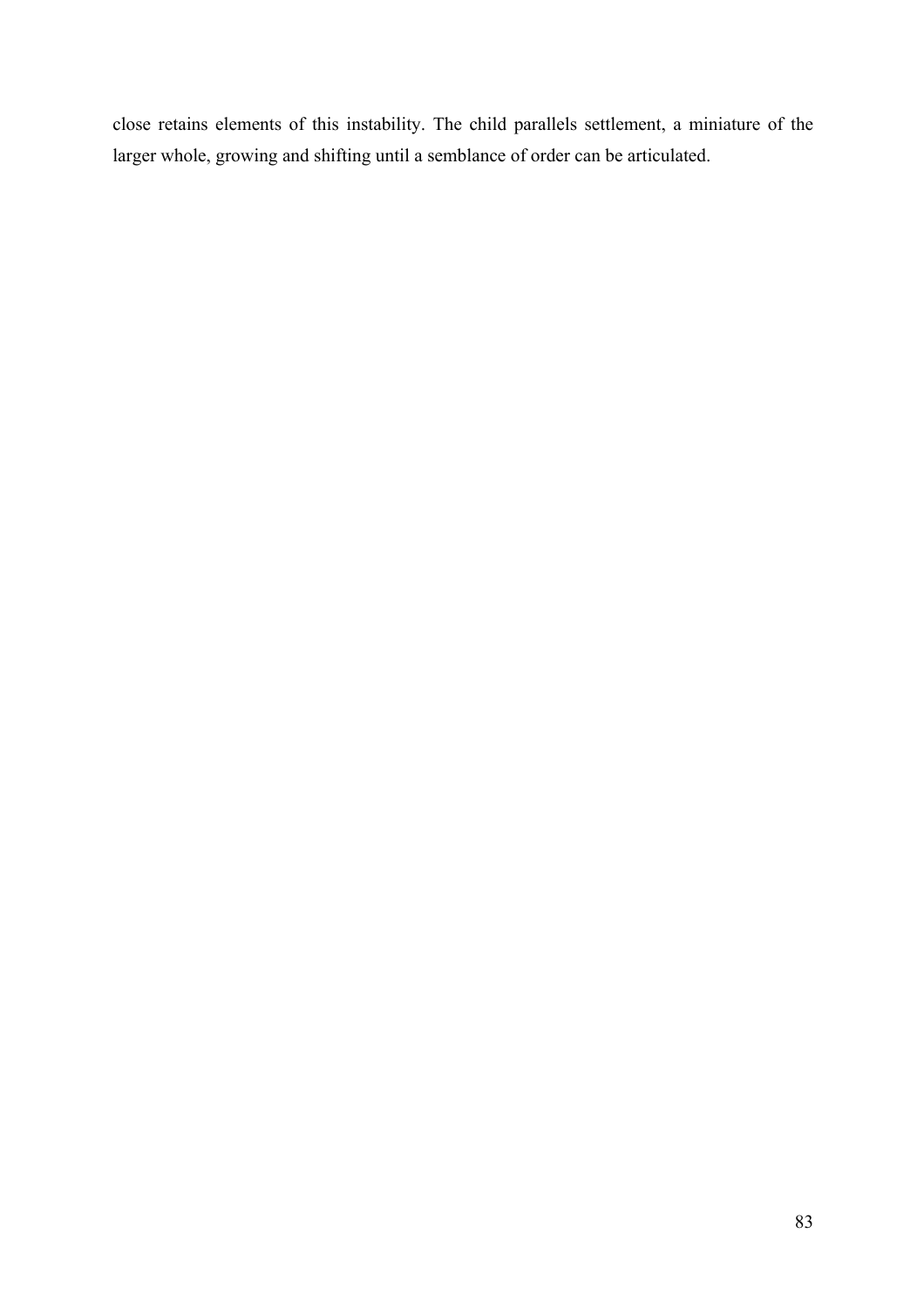### Bibliography

- Allen, Richard. "Female Sexuality, Creativity and Desire in *The Piano*." *Piano Lessons: Approaches to* The Piano. Ed. Felicity Coombs and Suzanne Gemmell. Sydney: John Libbey & Co., 2000. 44–63. Print.
- Conrich, Ian. *Studies in New Zealand Cinema*. London: Kakapo Books, 2009. Print.
- Fisher, James. "The Emotional Experience of *K*." *International Journal of Psychoanalysis*. 87 (2006): 1221–37. Print.
- Freud, Sigmund. "Beyond the Pleasure Principle [1920]." Vol. XVIII of *The Standard Edition of the Complete Psychological Works of Sigmund Freud*. London: The Hogarth Press; The Institute of Psychoanalysis, 1955. Print.
- ---. "History of an Infantile Neurosis [1918]." Vol. XVII of *The Standard Edition of the Complete Psychological Works of Sigmund Freud*. London: The Hogarth Press; The Institute of Psychoanalysis, 1955. Print.
- ---. "The Ego and the Id [1923]." Vol. XIX of *The Standard Edition of the Complete Psychological Works of Sigmund Freud*. London: The Hogarth Press; The Institute of Psychoanalysis, 1961. Print.
- ---. "Three Essays on Sexuality [1905]." Vol. VII of *The Standard Edition of the Complete Psychological Works of Sigmund Freud*. London: The Hogarth Press; The Institute of Psychoanalysis, 1953. Print.
- ---. "The Uncanny [1919]." Vol. XVII of *The Standard Edition of the Complete Psychological Works of Sigmund Freud*. London: The Hogarth Press; The Institute of Psychoanalysis, 1955. Print.
- Harari, Roberto. *Lacan's Seminar on "Anxiety": An Introduction*. Trans. Jane C. Lamb-Ruiz. Ed. Rico Franses. New York: Other Press, 2001. Print.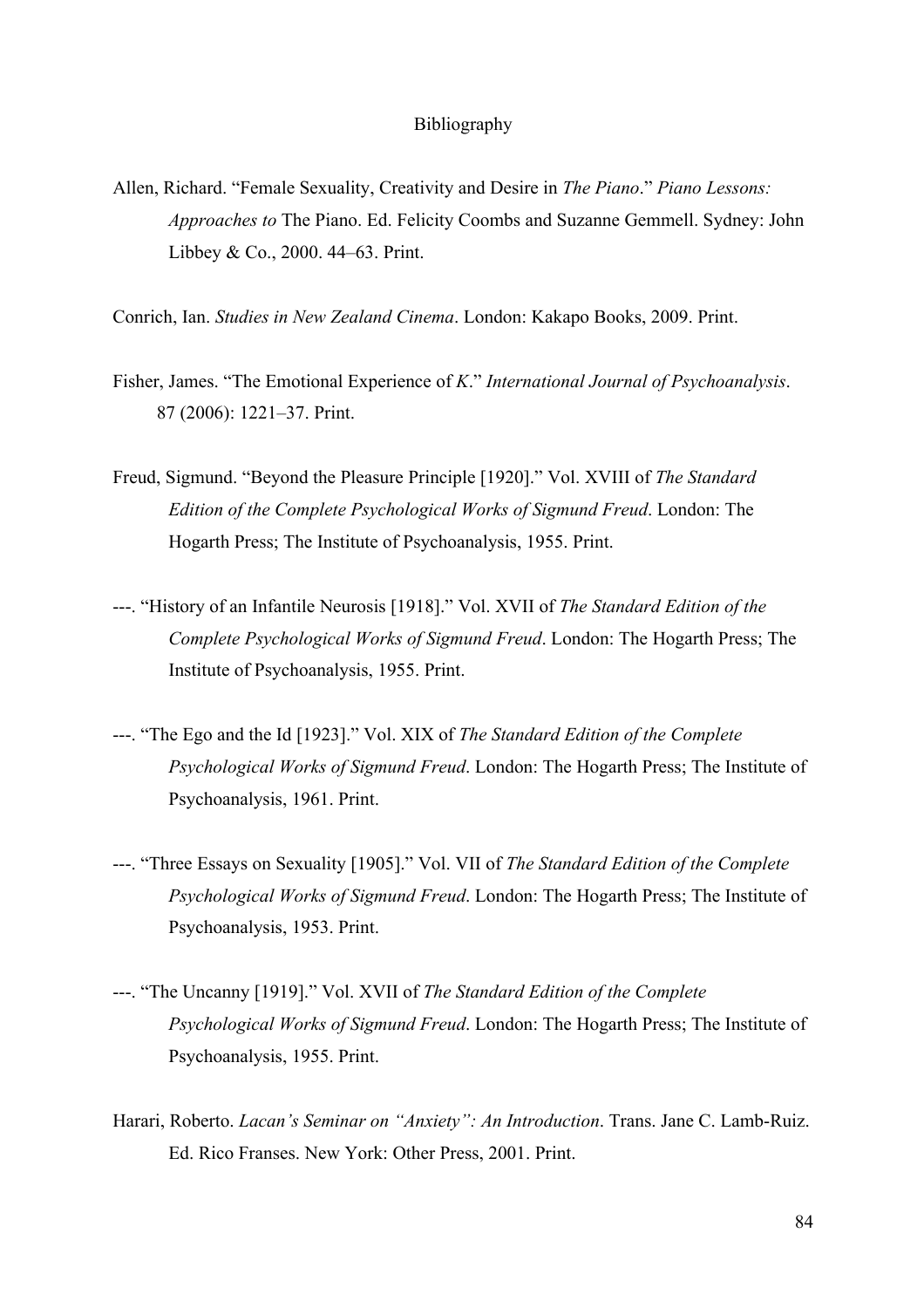- Jones, Gail. "The Uncanny Child." *The Piano*. New South Wales; Canberra: Currency Press and the Australian Film Commission, 2007. Print.
- Klein, Melanie. "Early Analysis [1923]." *Love, Guilt and Reparation and Other Works 1921– 1945*. New York: Macmillan, 1975. Print.
- ---. "Love, Guilt and Reparation [1937]." *Love, Guilt and Reparation and Other Works 1921–1945*. New York: Macmillan, 1975. Print.
- ---. "The Effect of Early Anxiety Situations on the Sexual Development of the Girl." *The Psychoanalysis of Children*. London: The Hogarth Press and the Institute of Psychoanalysis, 1959. Print.
- ---. "The Technique of Analysis in the Latency Period." *The Psychoanalysis of Children*. London: The Hogarth Press and the Institute of Psychoanalysis, 1959. Print.
- Lacan, Jacques. *The Seminar of Jacques Lacan: Book X: Anxiety (1962–1963).* Trans. Cormac Gallagher, unpublished.
- Mitchell, Juliet. "Introduction to 'The Psychogenesis of Manic-Depressive States'." *The Selected Melanie Klein*. Ed. Juliet Mitchell. London: Penguin, 1991. Print.
- Mitchell, Tony. "Vincent Ward: The Eloquence of Isolation." *Art New Zealand* 30 (Autumn 1984): 36*–*9. Print.
- Pontalis, Jean-Bertrand, and Jean Laplanche. "Fantasy and the Origins of Sexuality (Retrospective 1986)." *Formations of Fantasy*. Ed. Victor Burgin, James Donald and Cora Kaplan. New York: Methuen, 1986. 5–34. Print.
- ---. "Primal Scene." *The Language of Psychoanalysis*. London: Karnac Press and the Institute of Psychoanalysis, 1988. 335. Print.
- Veracini, Lorenzo. *Settler Colonialism: A Theoretical Overview*. Basingstoke, Hampshire; New York: Palgrave Macmillan, 2010. Print.